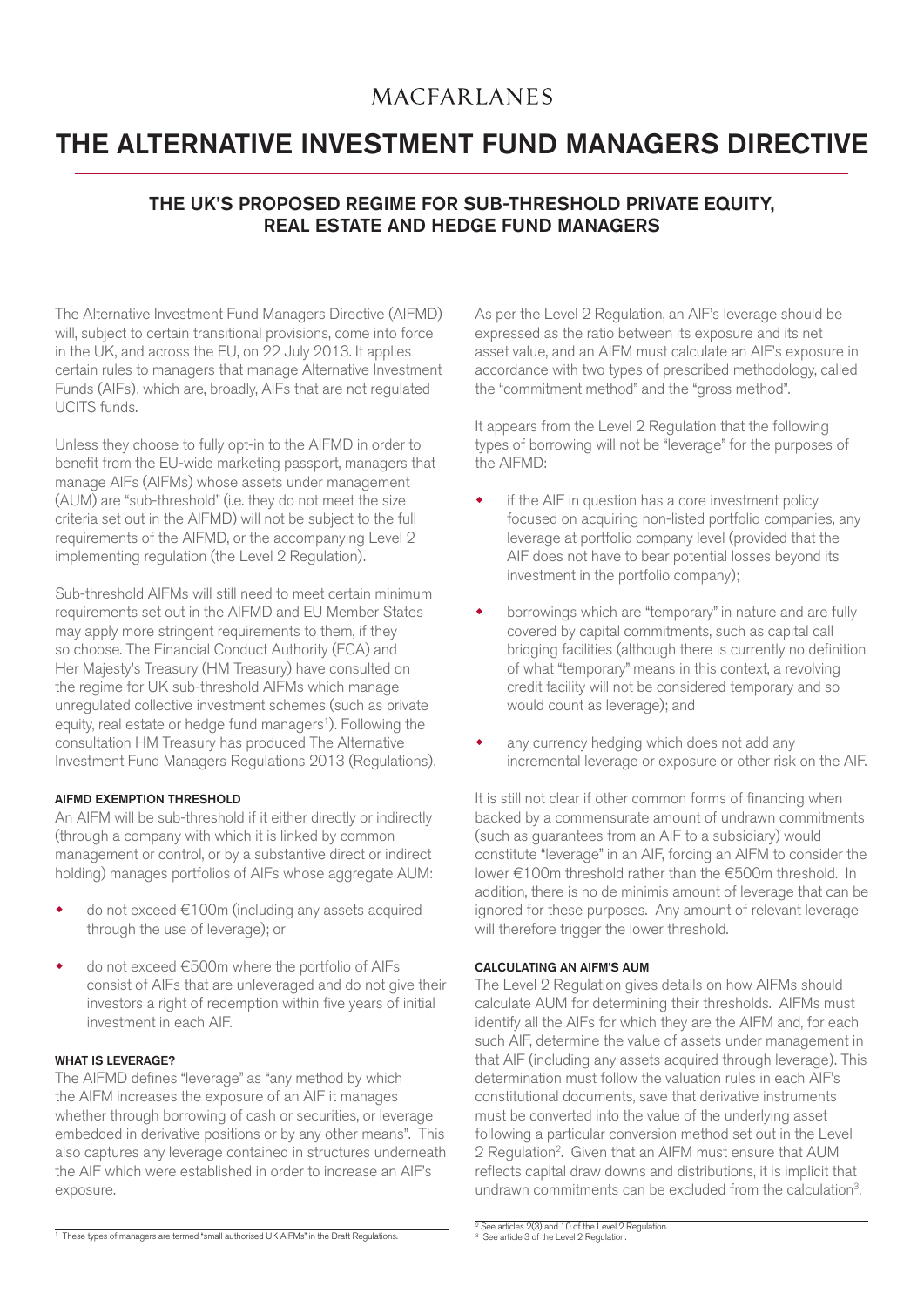AIFMs may also exclude any of the following when calculating AUM:

- UCITS for which the AIFM acts as the designated management company;
- AIFs that the AIFM is managing under delegation from a third party manager (but not any AIFs for which the AIFM is the manager but has itself delegated some of its functions);
- investments made by an AIF in other AIFs managed by the same externally appointed AIFM or investments made by one compartment of an AIF into another compartment of that AIF;
- the AUM of any closed-ended AIFs managed by the AIFM, if such AIFs do not make additional investments after 22 July 2013. A limited amount of "follow on" investment by an AIF will not breach this condition, provided that such "follow on" investment arises out of an existing commitment, represents a "negligible percentage" of the AIF's portfolio and is only aimed at maintaining the value of the portfolio<sup>4</sup>; and
- the AUM of any close-ended AIFs managed by the AIFM, if such AIFs have both closed their subscription period to new investors before 22 July 2013 and will terminate by 21 July 2016. The common view is that the existing projected end date of a fund should be used for this purpose, rather than any end date after 21 July 2016 which might apply following optional term extensions.

For a number of private fund managers, the last two exclusions will be particularly helpful, as this will substantially reduce AUM.

#### FREQUENCY OF AUM CALCULATIONS

AIFMs must calculate AUM at least annually, using the latest available asset value for each AIF to check they are still subthreshold. The latest asset value for each AIF will need to have been produced no more than 12 months prior to the AUM calculation. AIFMs that are close to their relevant exemption threshold or anticipate subscription or redemption activity that may take them over their AUM threshold should undertake more frequent AUM calculations.

#### BREACHING AN EXEMPTION THRESHOLD

If an AIFM's AUM goes over its relevant threshold and the AIFM considers it likely that the breach will last longer than three months, it must notify the FCA and apply for full authorisation as an AIFM under the AIFMD within 30 days of the breach. If, however, the breach is unlikely to last longer than three months, the AIFM must notify the FCA of the breach and provide its reasons for why the situation is temporary. At the end of the three month period, the AUM must be recalculated to see whether or not full authorisation as an AIFM is required.

#### REQUIREMENTS FOR UK SUB-THRESHOLD AIFMS

The Regulations provide for two types of sub-threshold AIFM:

- A Small Authorised UK AIFM this is an AIFM which is sub-threshold, which is FCA authorised and which has not opted in to the AIFMD. This will be the relevant categorisation for most small private fund managers.
- A Small Registered UK AIFM this is an AIFM which is sub-threshold and either:
	- is an internal AIFM of a corporate body, such as an investment trust;
	- is the unauthorised manager of property funds which are operated by an FCA authorised operator; or
	- is a fund manager which has applied for registration under the European Venture Capital Funds Regulation (see below) or the European Social Entrepreneurship Funds Regulation.

#### Small Authorised UK AIFMs

In line with HM Treasury's proposed objective of increasing the UK's competitiveness as a fund domicile, the UK will not be "gold plating" the requirements set out in the AIFMD or the Level 2 Regulation for Small Authorised UK AIFMs. Small Authorised UK AIFMs will therefore continue to be subject to their current regulatory regime under the FCA Handbook, and in particular:

- a Small Authorised UK AIFM will continue to operate under the same regulatory capital obligations as before. In particular, a private equity manager which is subthreshold should be able to retain its existing £5,000 "own funds" regulatory capital treatment; and
- the SYSC and COBS rules in the FCA Handbook will continue to apply, save that for some managers who are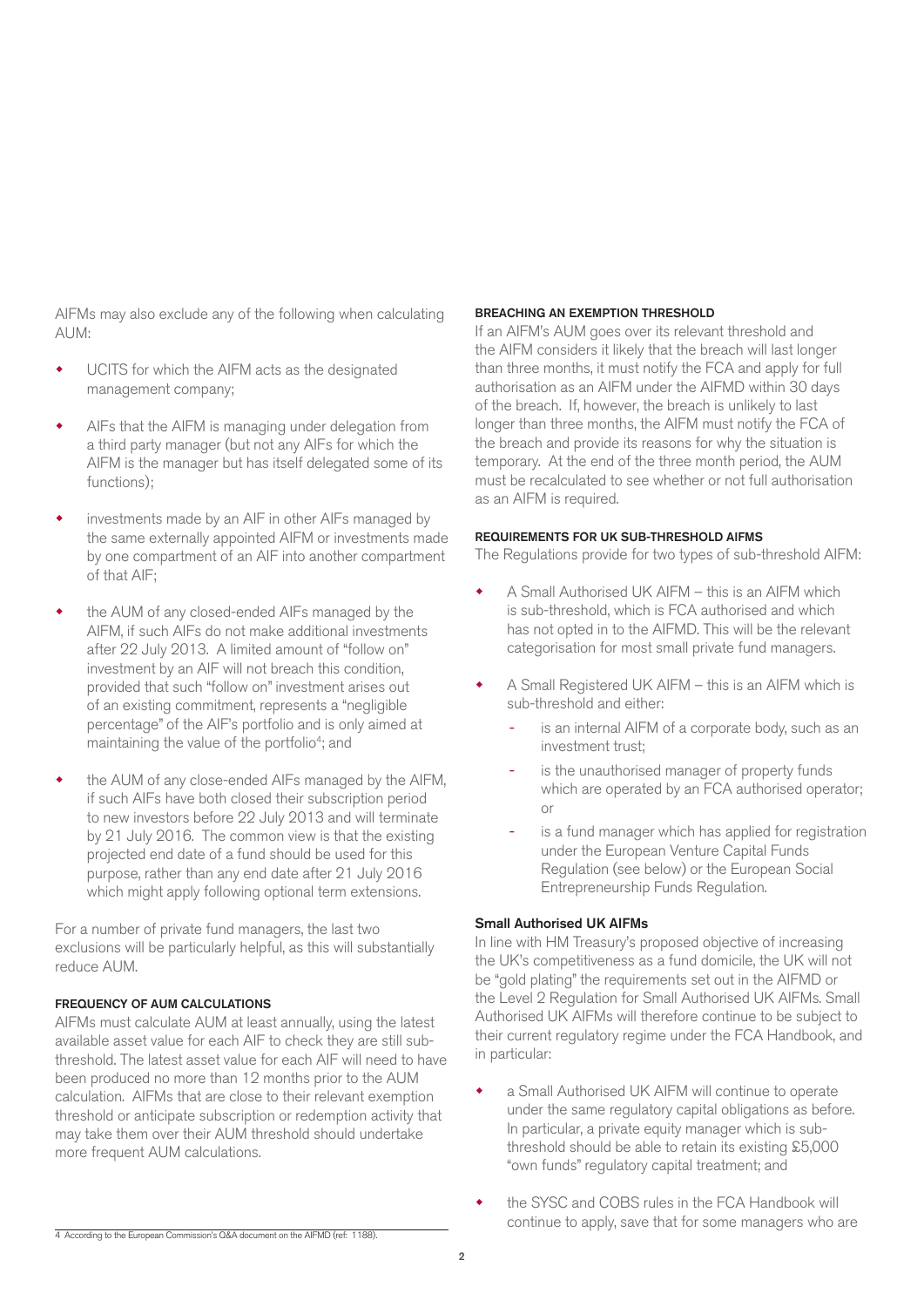currently MiFID firms, some of the rules in SYSC will now be applied as less stringent guidance.

The FCA is introducing a new Part 4A permission of "managing an AIF" which is expected to be added to the scope of permission for both Small Authorised UK AIFMs and AIFMs who comply in full with the AIFMD. The FCA has not yet confirmed whether this update to a firm's scope of permission will happen automatically or if Small Authorised UK AIFMs need to apply for a variation of permission. Given that fullscope AIFMs have a year's transitional period to comply in full with the AIFMD, it is likely that Small Authorised UK AIFMs will also be given up until 21 July 2014 to make any changes to their regulatory scope of permission.

#### Small Registered UK AIFMs

The FCA is required to maintain a register of Small Registered UK AIFMs. Small Registered UK AIFMs will need to apply to the FCA for entry on to the register. It would appear that registration is required, notwithstanding that in the UK, a Small Registered UK AIFM applying for registration under the European Venture Capital Funds Regulation will already be authorised by the FCA. It is expected that registration will be determined within three months of receipt of a complete application by the FCA.

Small Registered UK AIFMs will also be expected to:

- provide information to the FCA on the investment strategies of the AIFs they manage; and
- regularly provide information to the FCA on the main instruments in which they are trading and on the principal exposures and most important concentrations of the AIFs that they manage,

in order to enable the FCA to monitor systemic risk effectively.

#### MARKETING REQUIREMENTS FOR SUB-THRESHOLD UK AIFMS

A UK sub-threshold AIFM cannot benefit from the EU marketing passport under the AIFMD. This means that any marketing in the EU will need to comply with local private placement regimes (as is the case now). HM Treasury has confirmed that no changes are proposed to the UK's regime for private placement (both for UK and non-UK AIFMs) but other EU jurisdictions may amend their rules in light of the AIFMD coming into force. At the date of writing, France, Luxembourg, Sweden, Finland, Denmark and the Netherlands do not propose significant changes to their private placement rules, whereas Germany may curtail private placement regimes

for non-German sub-threshold AIFMs (although their initial proposals look likely to be watered down). A number of other jurisdictions, including Italy and Spain, have not yet published any proposals on this topic.

In addition to the extent that a UK adviser operates with a non-EU AIFM/AIF model then the AIFMD provisions that would otherwise apply to a non-EU AIFM when marketing in the UK (i.e. disclosure and reporting requirements) seem to be disapplied if the non-EU AIFM is below the threshold.

The European Commission proposes to review the whole system of national private placement regimes in 2018, and may decide to prohibit private placement of AIFs outside of the AIFMD. This would force non-EU fund managers to comply with the full provisions of the AIFMD before marketing in the EU. However, the consequences of this are not yet clear for sub-threshold firms.

#### THE EUROPEAN VENTURE CAPITAL FUNDS REGULATION

Some sub-threshold managers may wish to benefit from the provisions of the European Venture Capital Funds Regulation (the VC Regulation). This EU legislation was approved by the EU's Council of Ministers in March 2013 and is due to come into effect at the same time as the AIFMD.

The VC Regulation provides EU venture capital funds that invest predominantly (being at least 70 per cent of a fund's assets) in the equity or "quasi-equity" of small and medium sized enterprises (SMEs)<sup>5</sup> with an EU wide marketing passport, provided that they also label their fund a "European Venture Capital Fund" (EuVECA), and market it as such. The VC Regulation allows managers to market to both (i) MiFID professional clients; and (ii) retail investors who can demonstrate their investment sophistication and high-networth.

The VC Regulation is not compulsory, but managers will only be able to benefit from its provisions if they are sub-threshold for the purposes of the AIFMD. Managers who want to utilise the EuVECA passport will also need to comply with the VC Regulation's restrictions on leverage, the rules on governance and delegation provisions. These rules reflect the AIFMD to some degree, but helpfully, most of the more onerous AIFMD provisions have not been copied across. In particular, the regulatory capital obligation will be only to maintain a sufficient level of own funds, there are no particular remuneration rules

 $\frac{1}{2}$  SMEs have a particular definition under EU law, being an undertaking which employs fewer than 250<br>persons and either has an annual turnover of less than €50m or a balance sheet of less than €43m.